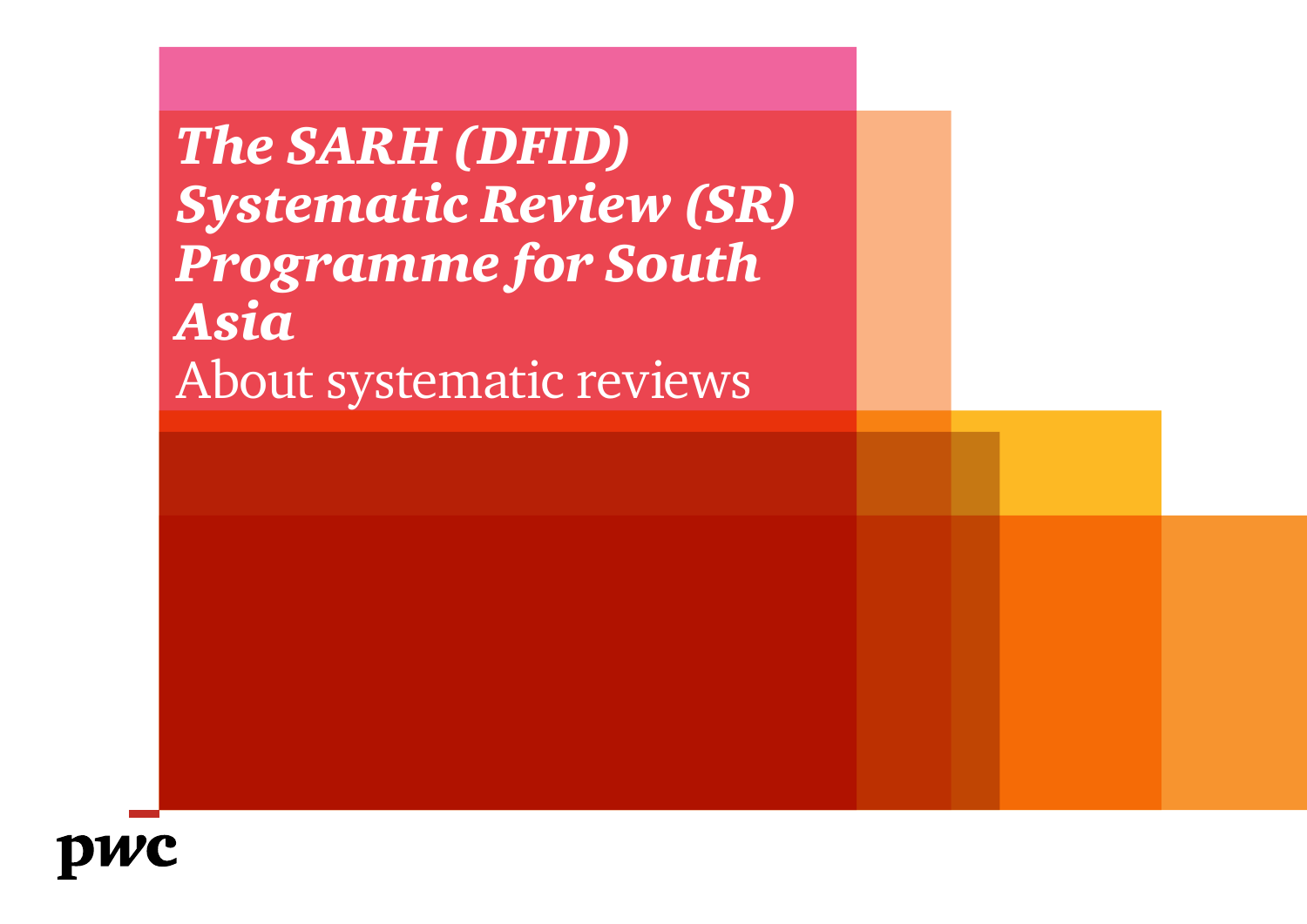### *What are systematic reviews?*

"A systematic review is a high-level overview of primary research on a particular research question that tries to identify, select, synthesise and appraise all high-quality research evidence relevant to that question in order to answer it."

*A L Cochrane; Effectiveness and Efficiency: Random Reflections on Health Services. London: Nuffield Provincial Hospitals Trust, 1972.*

Systematic review teams seek all the research addressing a question, critically appraise its quality and synthesise the results. Systematic reviews are different from traditional literature reviews or expert commentaries in that they are pieces of research–transparent, rigorous and, in theory, replicable. They involve developing and publishing the protocol and carefully documenting the progress of the review in order to allow easy scrutiny of the methods.

## *Why do we need systematic reviews?*

Policymakers generally do not have the time to look for all the research to inform the decisions they face. Instead they rely on research teams to find relevant and reliable research, and integrate the findings to give a clearer and more comprehensive picture than any single study can produce.

Systematic reviews:

- are a vital tool for policymakers and practitioners as they bring together the best available research and reduce bias
- are useful for capturing the hidden trends, contradictions or concurrences present in the available studies
- are based on a clearly stated set of assumptions and selection criteria, thereby enabling users to judge the applicability of the reviews to their purpose
- help establish not only what is known from research; but also what is not known, pointing out areas where evidence is missing and further research is needed
- have an explicit and rigorous methodology, resulting in reviews that are accountable and open to criticism and debate.

# *What is the process of conducting a systematic review?*

Systematic reviews can address a diverse range of research questions. Like primary research, there are different approaches to the systematic review of research. The selection of the appropriate approach depends on review questions, assumptions, methods and answers. However, there are some common steps in all systematic reviews that are its defining features and set it apart from other traditional reviews or secondary research.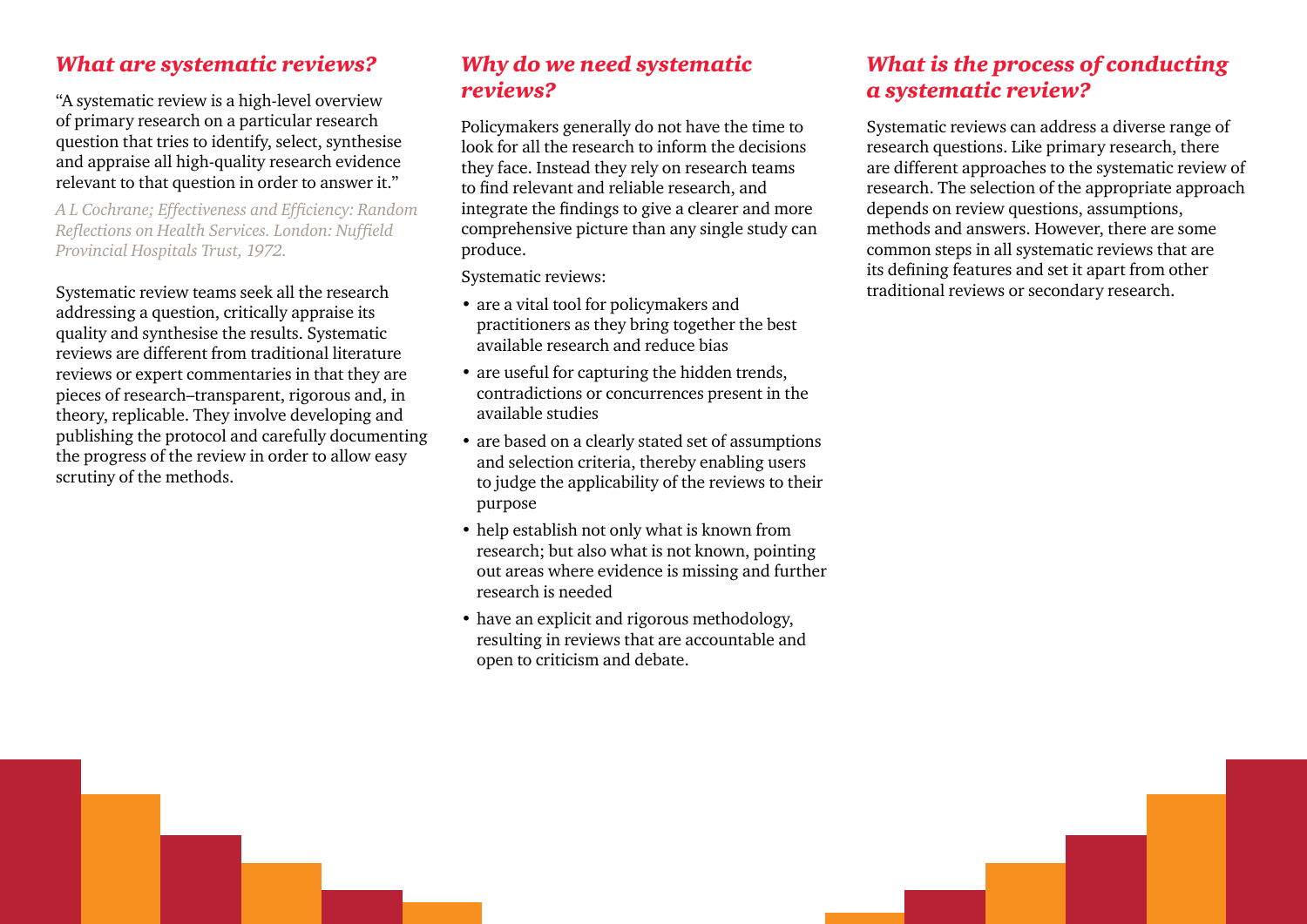### *The table below illustrates the key stages for conducting systematic reviews.*

### Stage I: Background for the review, review agenda

Description: The first stage in the review process describes the rationale, purpose and theory behind the research question. In this stage, the review teams need to discuss and finalise the review question and establish a clear conceptual framework for the review, including definitions of key concepts and the programme theory.

| Sub-stages           |                                                                                                                                                                                                                                                                |
|----------------------|----------------------------------------------------------------------------------------------------------------------------------------------------------------------------------------------------------------------------------------------------------------|
| Need for the review  | The first step establishes the aim, rationale and purpose of the review. It also involves determining the contributors and users of the<br>i review. This section answers 'Who is asking the question and what will they do with the answers?                  |
| Review question      | Based on the need for the review and in consultation with review users, the review team needs to develop the review question. The<br>question will structure the review with clearly defined criteria to decide which studies to include and which to exclude. |
| Conceptual framework | The theory or ideology underpinning the research question is explained and illustrated, often with a logic model or theory of change<br>to be tested by the review.                                                                                            |

#### Outputs from this stage:

- Introductory statement establishing the aim and rationale of the review
- Finalised systematic review questions (primary and secondary questions)
- Concept note (including definitions, programme theory (conceptual framework, hypothesis, logic models or theories of change)
- Selected approach to be used for conducting the SR (exhaustive or purposive searching; structured summaries, thematic or framework synthesis, or statistical meta-analysis, etc.)

### Stage II: Selection of relevant studies

Description: Based on the review question and conceptual framework defined in the previous stage, this step involves defining the inclusion criteria, developing the search strategy and screening identified studies to check if they meet the inclusion criteria.

| Sub-stages              |                                                                                                                                                                                                                                                                                                                                   |
|-------------------------|-----------------------------------------------------------------------------------------------------------------------------------------------------------------------------------------------------------------------------------------------------------------------------------------------------------------------------------|
| Scope                   | The scope determines which studies will be included or excluded from the review. Inclusion criteria may focus on: (1) concepts that<br>should be addressed by included studies; (2) geographical coverage of studies; (3) language; (4) time period analysed by the study;<br>$\frac{1}{2}$ and (5) research design of the study. |
| Search                  | A search strategy is developed to match the inclusion criteria. The search strategy includes determining which databases and other<br>sources to search, which search terms to use; date(s) for including studies; and consulting topic experts regarding relevant studies.                                                       |
| Screen                  | : Studies identified by the search are then checked (screened) to exclude those that do not meet the inclusion criteria.                                                                                                                                                                                                          |
| Outputs from this stage |                                                                                                                                                                                                                                                                                                                                   |

• A set of relevant studies that will be used for conducting in-depth qualitative and / or qualitative analysis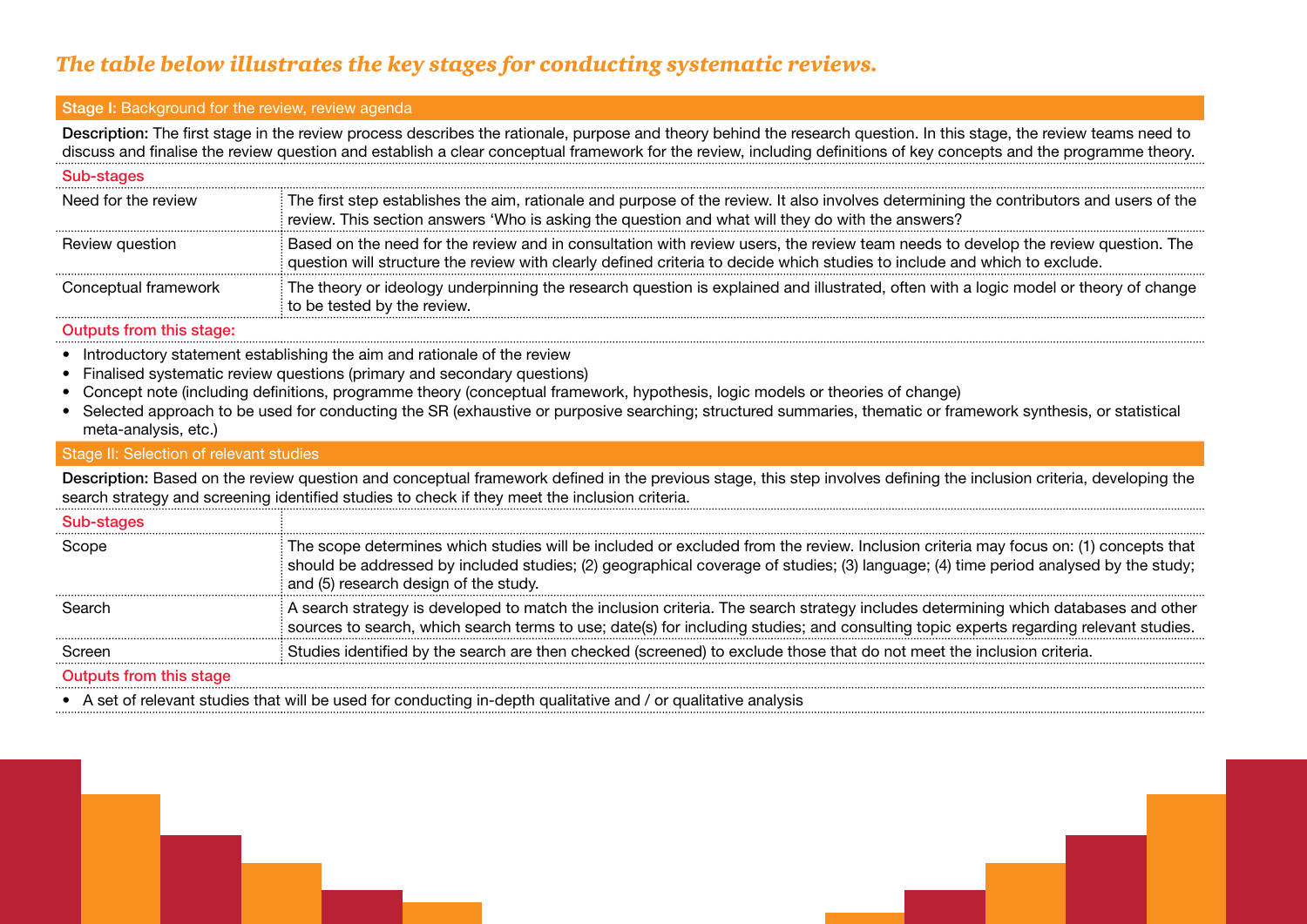#### Stage III: Mapping, appraisal and synthesis of relevant studies

Description: This is the stage where selected studies are described in consistent terms (coded), mapped on the basis of fields of interest, appraised for their quality and relevance and synthesised to integrate findings and answer the review question. Thus, this stage involves in-depth analysis and appraisal of selected studies.

| Sub-stages |                                                                                                                                                                                                                                                                                                                                                  |
|------------|--------------------------------------------------------------------------------------------------------------------------------------------------------------------------------------------------------------------------------------------------------------------------------------------------------------------------------------------------|
| Code       | Details of the selected studies are coded to extract relevant information from each study. This information is used to map research fields,<br>assess quality and relevance of studies and describe findings from each study.                                                                                                                    |
| Map        | Mapping refers to systematically describing the included studies based on fields of interest, and can be based on any characteristic of the<br>study. Thus, mapping may describe names of authors, the country where a study was undertaken, the conceptual assumptions involved, the<br>sample and research methods applied.                    |
|            | These systematic maps of research fields can be used to clarify the nature of research that has been undertaken in a particular context; can<br>help select a sub-group of studies for synthesis; and provide useful contextual information to inform the synthesis.                                                                             |
| Appraise   | Appraisal determines how much weight is placed on the evidence of each study included in the final synthesis. The three key components<br>to the assessment are (1) the study's relevance to the review question, (2) the appropriateness of its methods in the context of the review,<br>and (3) the quality of the execution of these methods. |
| Synthesis  | It is the process of integrating the findings from the included studies to answer the review question. It involves examining the available data,<br>looking for patterns and interpreting them.                                                                                                                                                  |

#### Outputs from this stage:

• Systematic map of research fields for included studies: This can be used to draw inferences about the nature of the research in the selected theme.

• Results of synthesis which will, most likely, answer the review question or present the need for further research in the selected theme

#### Stage IV: Reporting of a review

Description: This stage involves preparing the systematic review report or document which includes (1) background to the review, (2) its aims (and potential users); (3) review methods (the protocol), and (4) the results of the map and synthesis. The report may also include the implications of review findings for policymaking, development programming and future research. Further, the strengths and limitations of the review can also be stated with a clear indication on how these will affect the interpretation of the findings.

#### Outputs from this stage

• Report of systematic review in different formats: Summary report (one-page summary or three-page extended summary or one-to two-page summary); 25-page report; 100+-page technical report or appendix; access to all data coding